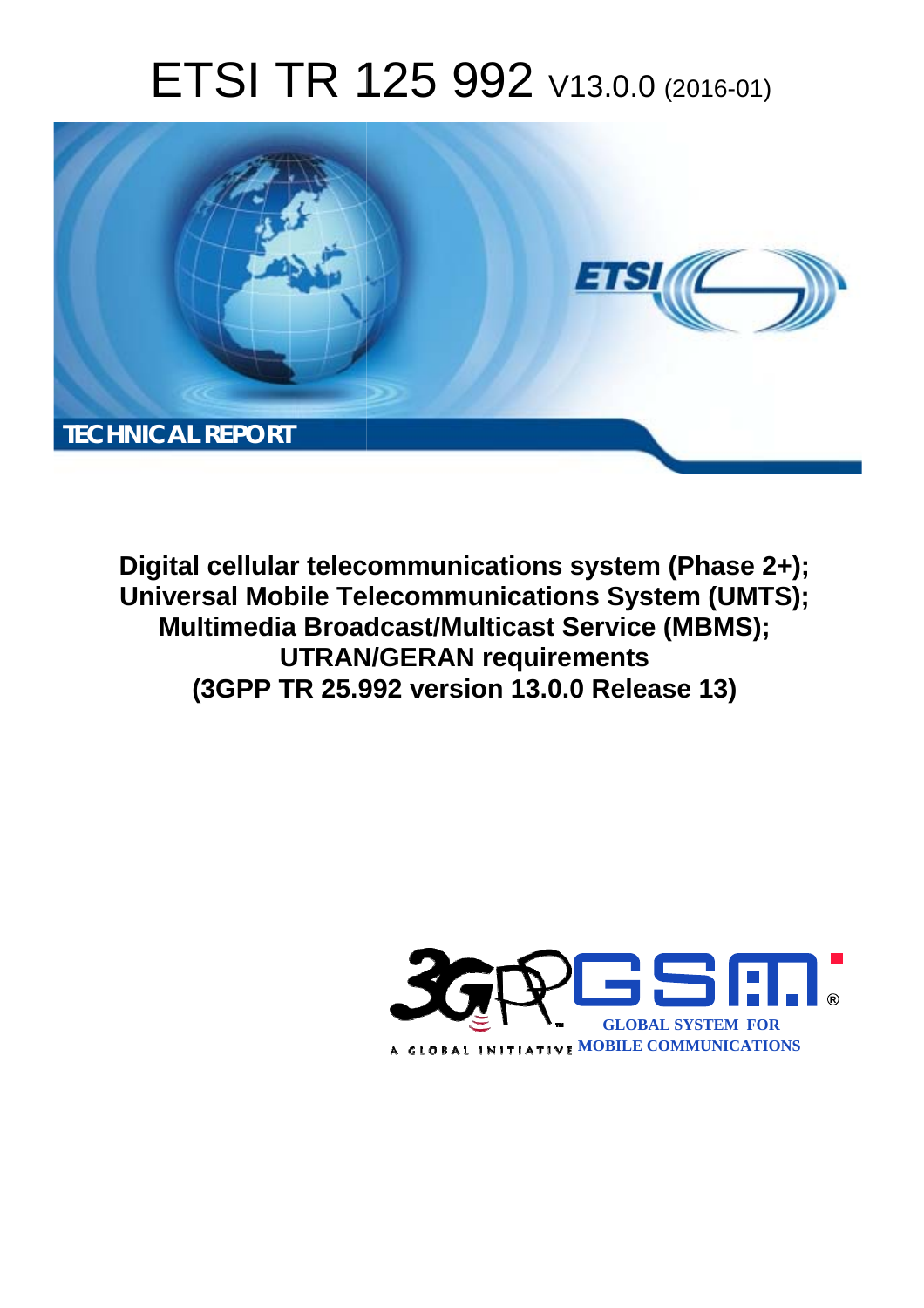Reference RTR/TSGR-0025992vd00

> Keywords GSM,UMTS

#### *ETSI*

#### 650 Route des Lucioles F-06921 Sophia Antipolis Cedex - FRANCE

Tel.: +33 4 92 94 42 00 Fax: +33 4 93 65 47 16

Siret N° 348 623 562 00017 - NAF 742 C Association à but non lucratif enregistrée à la Sous-Préfecture de Grasse (06) N° 7803/88

#### *Important notice*

The present document can be downloaded from: <http://www.etsi.org/standards-search>

The present document may be made available in electronic versions and/or in print. The content of any electronic and/or print versions of the present document shall not be modified without the prior written authorization of ETSI. In case of any existing or perceived difference in contents between such versions and/or in print, the only prevailing document is the print of the Portable Document Format (PDF) version kept on a specific network drive within ETSI Secretariat.

Users of the present document should be aware that the document may be subject to revision or change of status. Information on the current status of this and other ETSI documents is available at <http://portal.etsi.org/tb/status/status.asp>

If you find errors in the present document, please send your comment to one of the following services: <https://portal.etsi.org/People/CommiteeSupportStaff.aspx>

#### *Copyright Notification*

No part may be reproduced or utilized in any form or by any means, electronic or mechanical, including photocopying and microfilm except as authorized by written permission of ETSI.

The content of the PDF version shall not be modified without the written authorization of ETSI. The copyright and the foregoing restriction extend to reproduction in all media.

> © European Telecommunications Standards Institute 2016. All rights reserved.

**DECT**TM, **PLUGTESTS**TM, **UMTS**TM and the ETSI logo are Trade Marks of ETSI registered for the benefit of its Members. **3GPP**TM and **LTE**™ are Trade Marks of ETSI registered for the benefit of its Members and of the 3GPP Organizational Partners.

**GSM**® and the GSM logo are Trade Marks registered and owned by the GSM Association.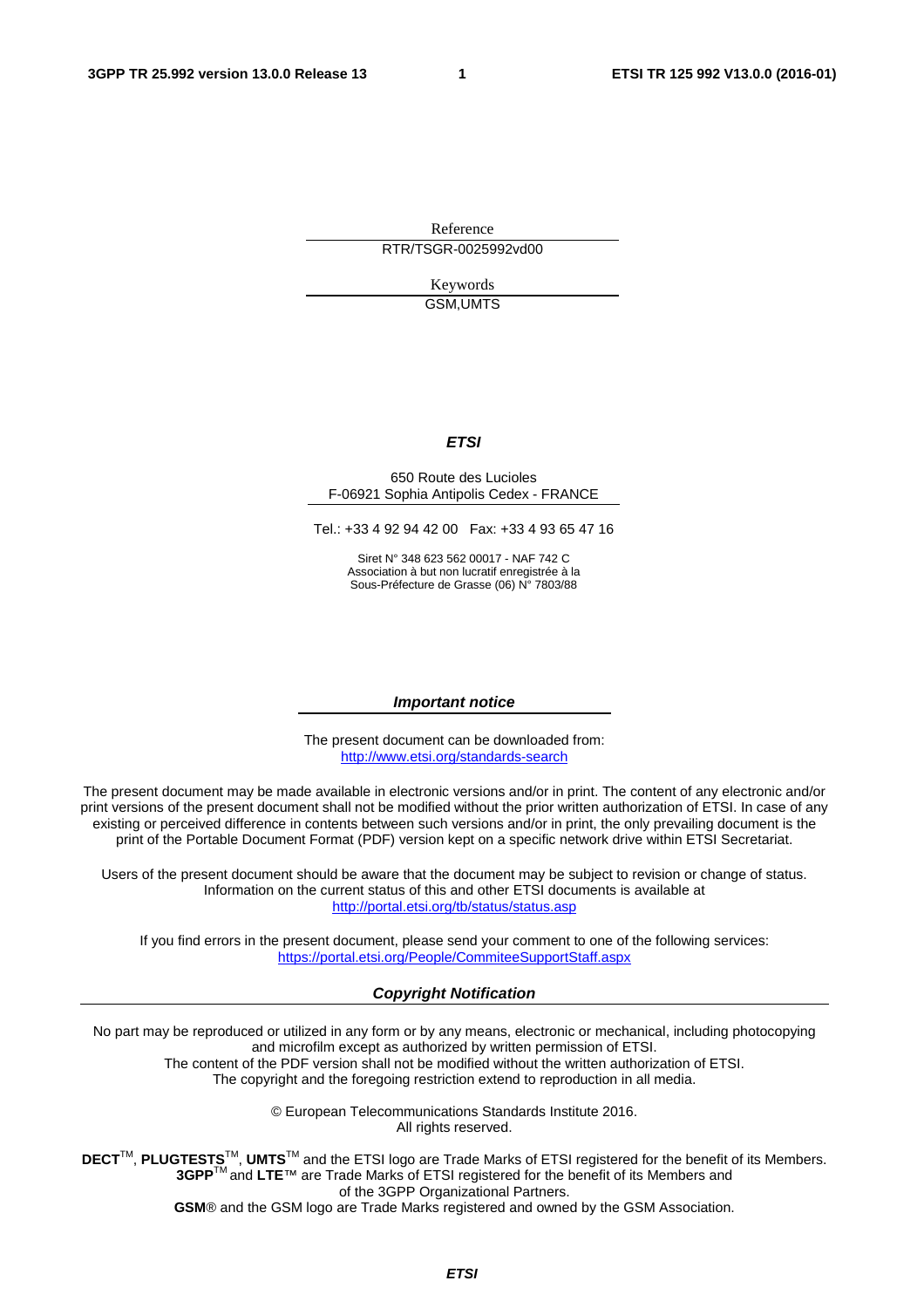### Intellectual Property Rights

IPRs essential or potentially essential to the present document may have been declared to ETSI. The information pertaining to these essential IPRs, if any, is publicly available for **ETSI members and non-members**, and can be found in ETSI SR 000 314: *"Intellectual Property Rights (IPRs); Essential, or potentially Essential, IPRs notified to ETSI in respect of ETSI standards"*, which is available from the ETSI Secretariat. Latest updates are available on the ETSI Web server [\(https://ipr.etsi.org/](https://ipr.etsi.org/)).

Pursuant to the ETSI IPR Policy, no investigation, including IPR searches, has been carried out by ETSI. No guarantee can be given as to the existence of other IPRs not referenced in ETSI SR 000 314 (or the updates on the ETSI Web server) which are, or may be, or may become, essential to the present document.

### Foreword

This Technical Specification (TS) has been produced by ETSI 3rd Generation Partnership Project (3GPP).

The present document may refer to technical specifications or reports using their 3GPP identities, UMTS identities or GSM identities. These should be interpreted as being references to the corresponding ETSI deliverables.

The cross reference between GSM, UMTS, 3GPP and ETSI identities can be found under [http://webapp.etsi.org/key/queryform.asp.](http://webapp.etsi.org/key/queryform.asp)

### Modal verbs terminology

In the present document "**shall**", "**shall not**", "**should**", "**should not**", "**may**", "**need not**", "**will**", "**will not**", "**can**" and "**cannot**" are to be interpreted as described in clause 3.2 of the [ETSI Drafting Rules](http://portal.etsi.org/Help/editHelp!/Howtostart/ETSIDraftingRules.aspx) (Verbal forms for the expression of provisions).

"**must**" and "**must not**" are **NOT** allowed in ETSI deliverables except when used in direct citation.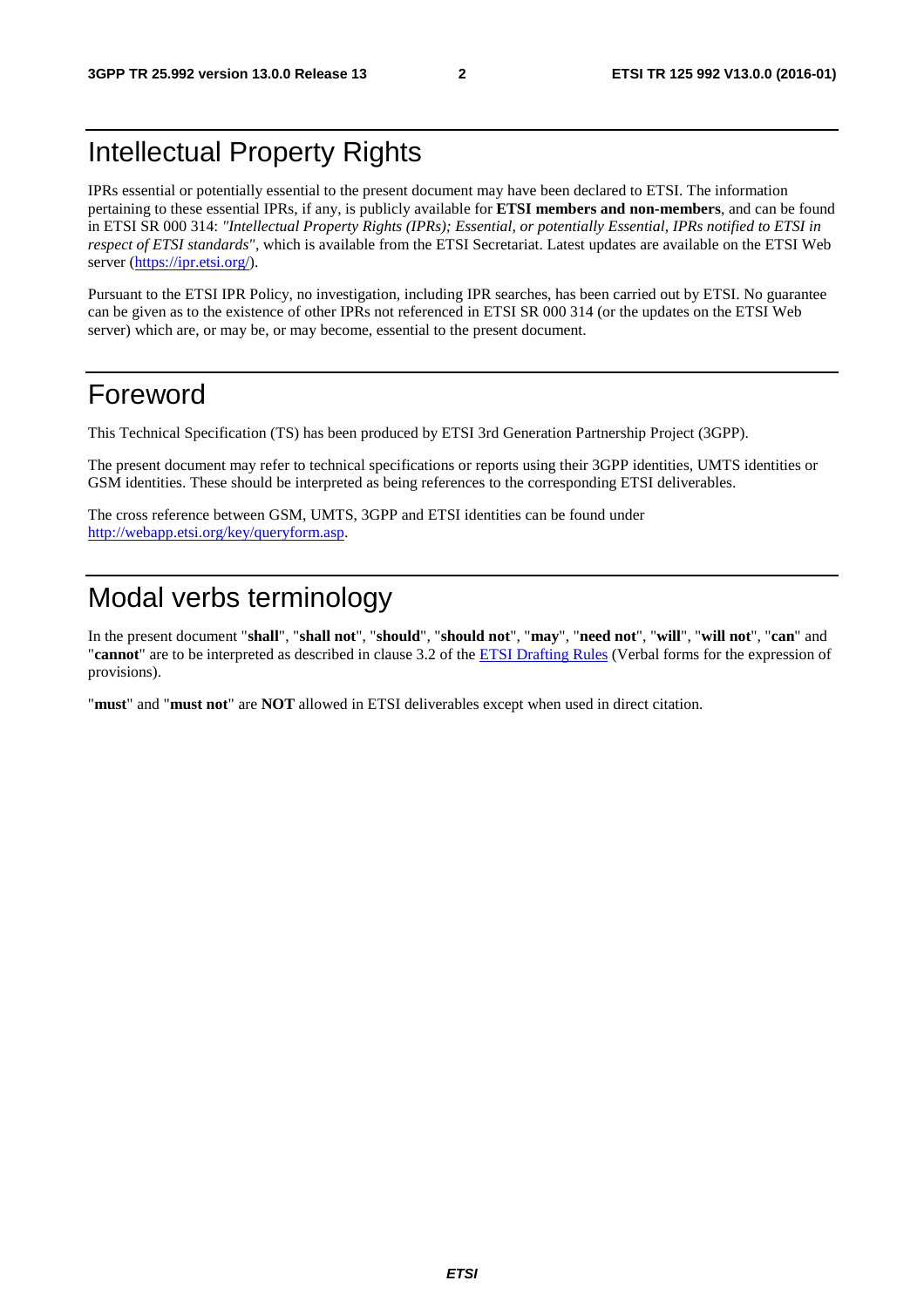$\mathbf{3}$ 

# Contents

| 1<br>2                                     |  |
|--------------------------------------------|--|
| 3<br>3.1<br>3.2<br>3.1                     |  |
| $\overline{4}$                             |  |
| 5<br>5.1                                   |  |
| 6<br>6.1<br>6.2<br>6.2.1<br>6.2.2<br>6.2.3 |  |
| 6.2.4<br>6.2.5<br>6.2.6                    |  |
| 6.2.7<br>6.2.8<br>6.2.9                    |  |
| 6.2.10<br>6.3                              |  |
| Annex A:                                   |  |
|                                            |  |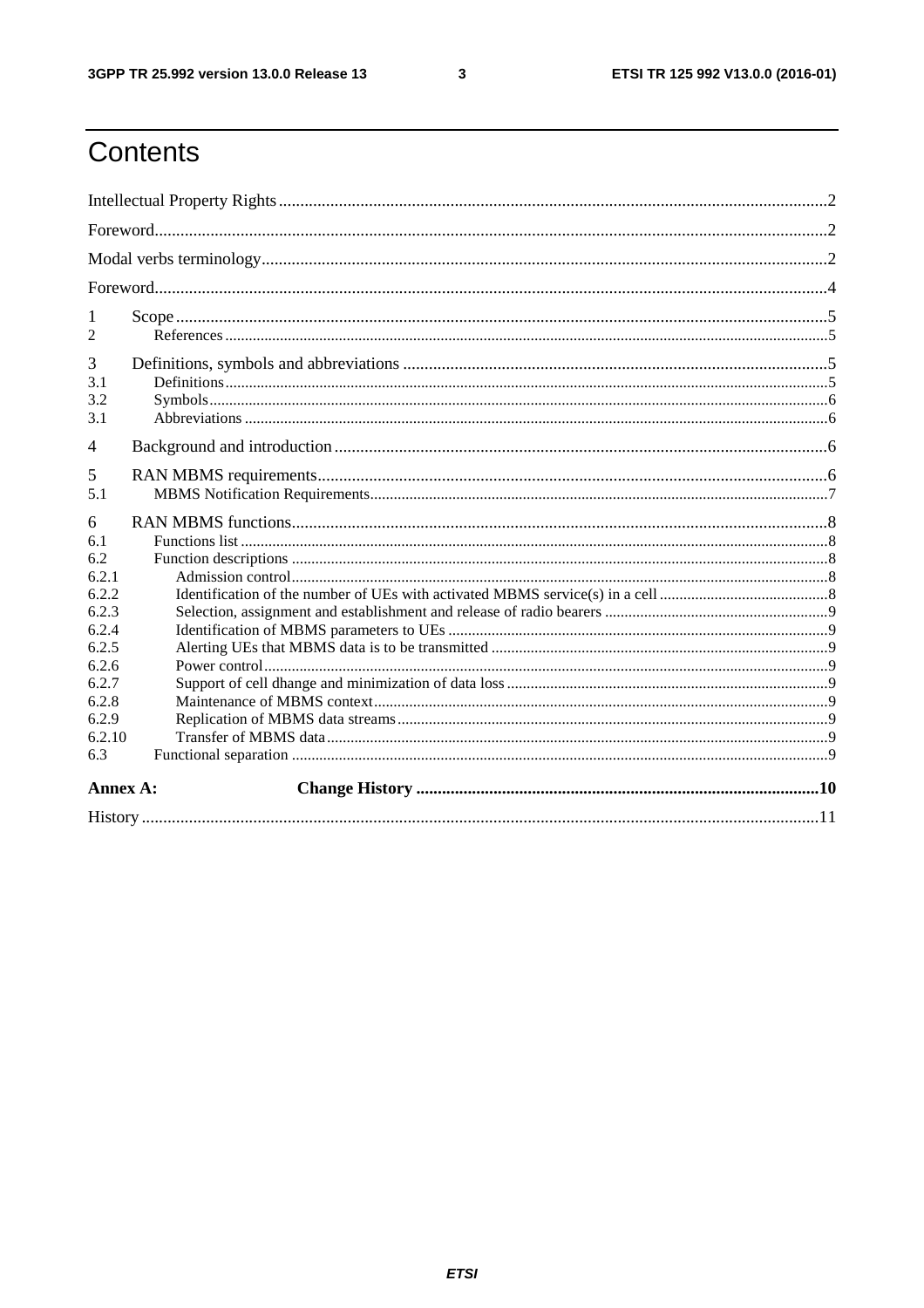### Foreword

This Technical Specification has been produced by the 3<sup>rd</sup> Generation Partnership Project (3GPP).

The contents of the present document are subject to continuing work within the TSG and may change following formal TSG approval. Should the TSG modify the contents of the present document, it will be re-released by the TSG with an identifying change of release date and an increase in version number as follows:

Version x.y.z

where:

- x the first digit:
	- 1 presented to TSG for information;
	- 2 presented to TSG for approval;
	- 3 or greater indicates TSG approved document under change control.
- y the second digit is incremented for all changes of substance, i.e. technical enhancements, corrections, updates, etc.
- z the third digit is incremented when editorial only changes have been incorporated in the document.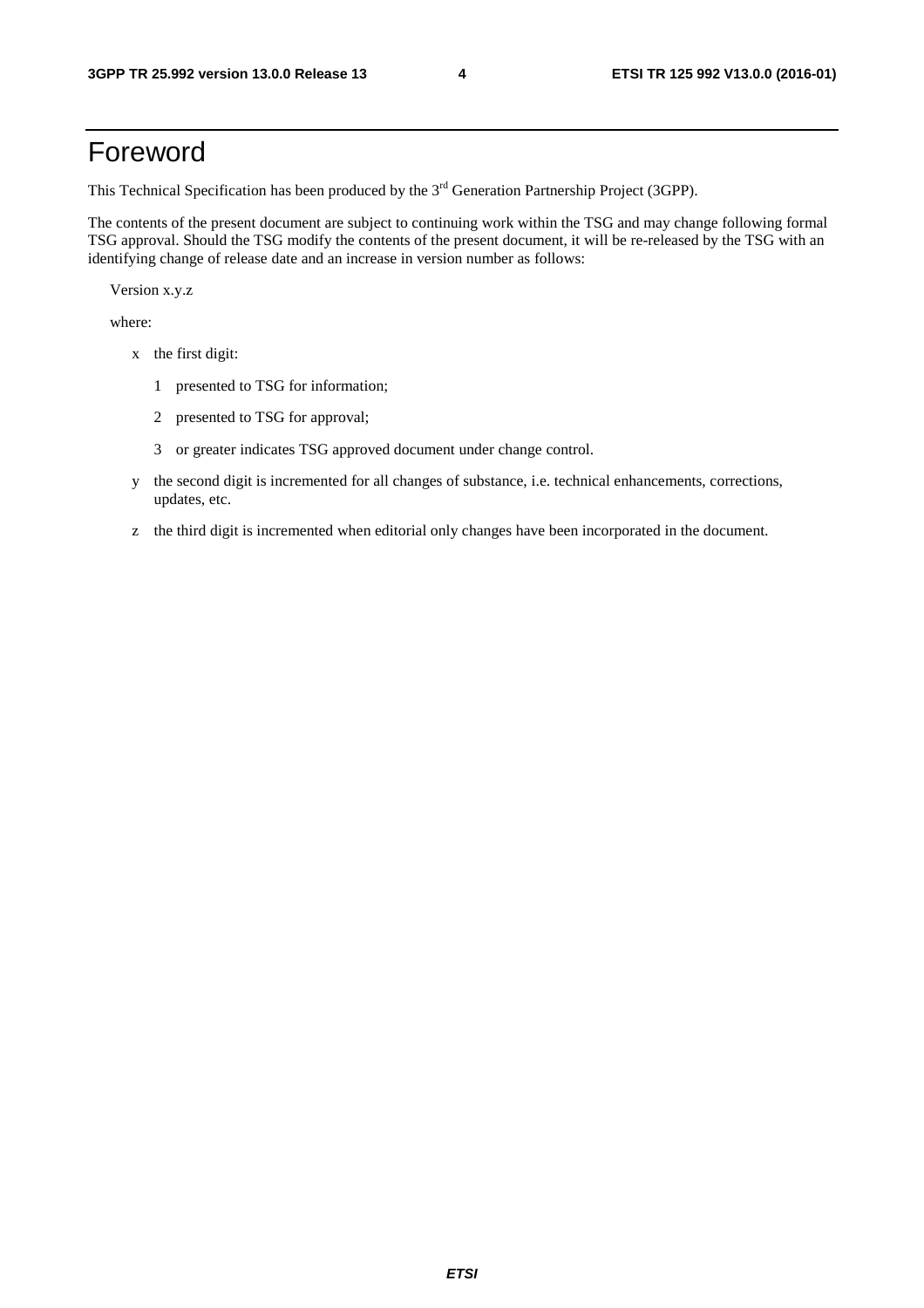### 1 Scope

This document is part of the RAN WI "**Introduction of the Multimedia Broadcast Multicast Service (MBMS) in RAN**' and it is linked to 3GPP TS 22.146 "Multimedia Broadcast Multicast Service; Stage-1" [2] and the SA2 WI "Multimedia Broadcast/Multicast Service Architecture", the work of which is reflected in 3GPP TS 23.246 [3].

The purpose of the present document is to address the UTRAN and GERAN MBMS requirements in order to help the TSG RAN and TSG GERAN working groups address the changes needed to existing specifications and also identify new specifications, that are required for the introduction of the WI "**Introduction of the Multimedia Broadcast Multicast Service (MBMS) in RAN**".

### 2 References

The following documents contain provisions which, through reference in this text, constitute provisions of the present document.

- References are either specific (identified by date of publication, edition number, version number, etc.) or non-specific.
- For a specific reference, subsequent revisions do not apply.
- For a non-specific reference, the latest version applies. In the case of a reference to a 3GPP document (including a GSM document), a non-specific reference implicitly refers to the latest version of that document *in the same Release as the present document*.
- [1] 3GPP TR 21.905: "Vocabulary for 3GPP Specifications ".
- [2] 3GPP TS 22.146: "Multimedia Broadcast/Multicast Service; Stage-1".
- [3] 3GPP TS 23.246: "Multimedia Broadcast Multicast Service; Architecture and Functional Description".

## 3 Definitions, symbols and abbreviations

### 3.1 Definitions

For the purposes of the present document, the following terms and definitions given in [1] and the following apply..

**Broadcast mode**: The part of MBMS that supports broadcast services.

**Counting:** This is the function that UTRAN performs when it wishes to identify the number of multicast subscribers (all joined subscribers, or just above a "threshold") in a particular cell, that wish to receive a multicast session for a particular service.

**MBMS (Broadcast/Multicast) Session**: A continuous and time-bounded reception of a broadcast/multicast service by the UE. A single broadcast/multicast service can only have one broadcast/multicast session at any time. A broadcast/multicast service may consist of multiple successive broadcast/multicast sessions.

**Multicast mode**: The part of MBMS that supports multicast services.

**MBMS broadcast activation**: The process which enables the data reception from a specific broadcast mode MBMS on a UE. Thereby the user enables the reception locally on the UE.

**MBMS multicast activation (Joining)**:. The explicit point-to-point UE to network signalling, which enables a UE to become a member of a multicast group and thus start receiving data from a specific MBMS multicast service (when data become available).

**MBMS Notification**: The mechanism, which informs the UEs about the availability or coming availability of a specific MBMS RAB data in one given cell.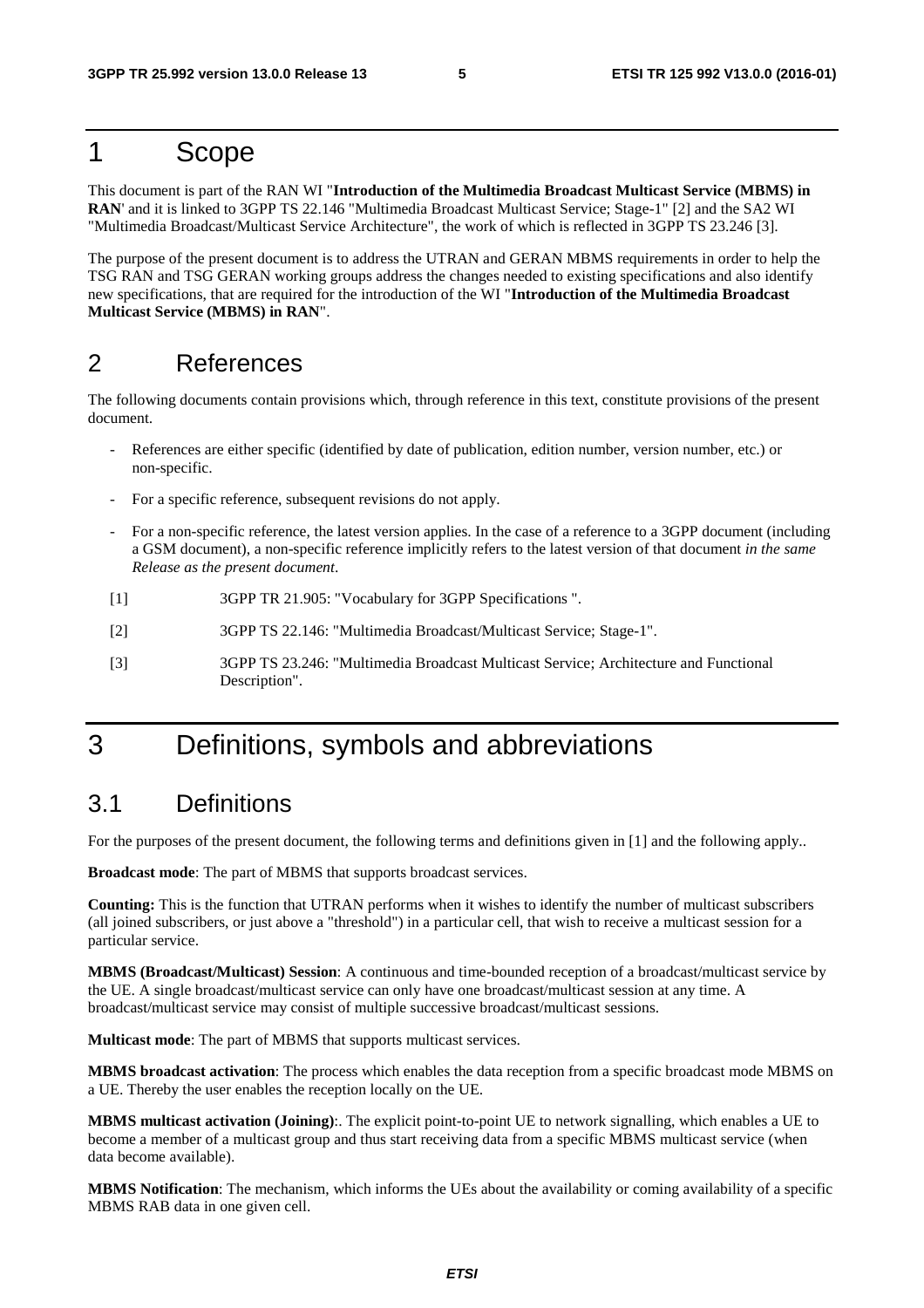**Service Announcements/Discovery**: The mechanisms should allow users to request or be informed about the range of MBMS services available Operators/service providers may consider several service discovery mechanisms. This could include standard mechanisms such as SMS, or depending on the capability of the terminal, applications that encourage user interrogation. Users who have not already subscribed to a MBMS service should also be able to discover MBMS services.

NOTE: Some of the above definitions have been taken from TS 22.146 [2].

**Tracking:** This is a function that allows UTRAN to follow the mobility of multicast subscribers. Inherently it can be used as a means of counting multicast subscribers.

**UE**: Unless otherwise stated, 'UE' is used to refer to both the UE and the MS.

### 3.2 Symbols

(void)

### 3.1 Abbreviations

For the purposes of the present document, the abbreviations given in 3GPP TS 21.905 [1] and the following apply:

| <b>MBMS</b> | Multimedia Broadcast Multicast Service |
|-------------|----------------------------------------|
| $p-t-p$     | Point-to-point                         |
| p-t-m       | Point-to-multipoint                    |

### 4 Background and introduction

Following TSG RAN/SA#15, it was concluded that the service requirements [2] of MBMS are considered stable enough and the work on the architectural aspects have progressed to the extent that the work in the RAN groups could be initiated.

### 5 RAN MBMS requirements

Following the clarifications provided during the 3GPP MBMS workshop on stage 1 [2] and stage 2 [3], the following RAN requirements have been identified and are currently agreed within RAN WG2:

- 1. MBMS data transfer shall be downlink only.
- 2. QoS attributes shall be the same for MBMS Multicast and Broadcast modes.
- 3 During MBMS data transmission it shall be possible to receive paging messages, which also should contain some additional information, such as CLI.
- 4 Simultaneous reception of MBMS and non-MBMS services shall depend upon UE capabilities.
- 5 Simultaneous reception of more than one MBMS services shall depend upon UE capabilities.
- 6 A notification procedure shall be used to indicate the start of MBMS data transmission. This procedure shall contain MBMS RB information. The MBMS notification requirements are listed in subclause 5.1.
- 7 A mechanism to enable the Network to move MBMS subscribers between cells is required.
- 8 MBMS UE multicast activation (Joining) shall be transparent to UTRAN.
- 9 A mechanism is required that enables the non-transmission of MBMS multicast mode in a cell which does not contain any MBMS UEs joined to the multicast group.
- 10 Reception of MBMS shall not be guaranteed at RAN level. MBMS does not support individual retransmissions at the radio link layer, nor does it support retransmissions based on feedback from individual subscribers at the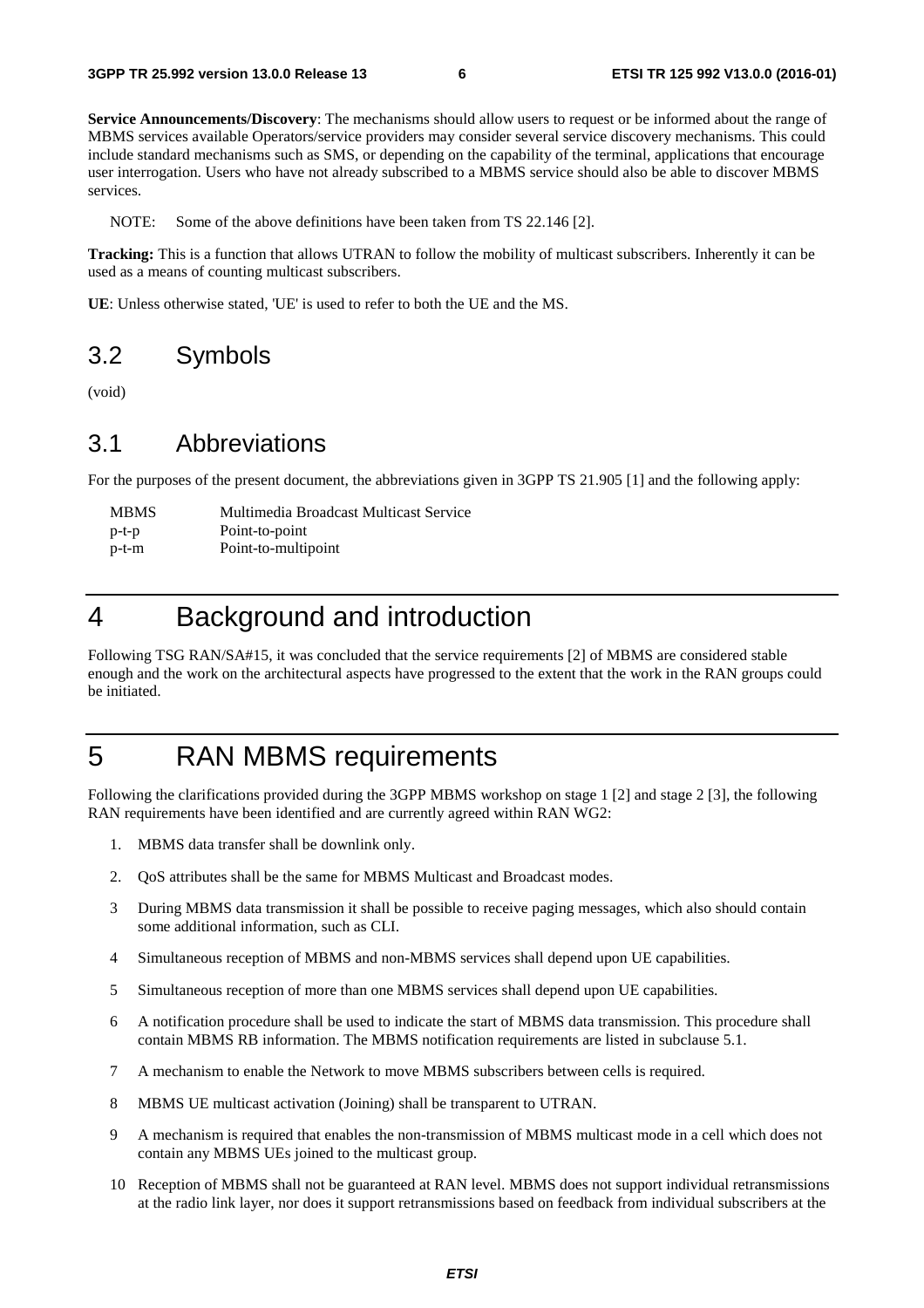radio level. This does not preclude the periodic repetitions of the MBMS content based on operator or content provider scheduling or retransmissions based on feedback at the application level.

- 11 MBMS shall not prevent the capability for SRNS/SBSS relocation.
- 12 A mechanism to provide UTRAN the received QoS per UE is not required as part of MBMS.
- 13 UE controlled 'service based' cell selection/reselection shall not be permitted.
- 14 Handover and SGSN relocation shall not be affected by an active MBMS session.
- 15 In the case of UTRAN only, guaranteed "QoS" linked to a certain initial downlink power setting is not required; however, the purpose and possibility of some reporting mechanism could be identified to measure the delivered QoS.
- NOTE: The above requirement is not applicable in GERAN, as a p-t-m type connection will use a similar power control mechanism to a broadcast channel.
- 16 MBMS Multicast mode transmissions should use dedicated resources (p-t-p) or common resources (p-t-m). The selection of the connection type (p-t-p or p-t-m) is operator dependent, typically based on downlink radio resource environment such as radio resource efficiency. A "threshold" related to the number of users may be utilised, resulting in the need for a mechanism to identify the number of subscribers in a given "area".
- 17 MBMS solutions to be adopted should minimise the impact on the RAN physical layer and maximise reuse of existing physical layer and other RAN functionality.
- 18 MBMS charging should be transparent to the RAN.
- 19 MBMS should allow for low UE power consumption.
- 20 Header compression should be used.
- 21 MBMS should not prevent support for SGSN in pool.
- 22 Data loss during cell change should be minimal.

### 5.1 MBMS Notification Requirements

The following requirements for MBMS notification mechanism(s) have been identified and currently agreed:

- 1 MBMS notification shall be transmitted within the MBMS service area.
- NOTE: If MBMS notification is transmitted in all cells of a corresponding MBMS service area or only in those cells where MBMS subscribers are actually located, is FFS.
- 2 MBMS notification shall be sent so it could be received by all UEs with an activated MBMS service, regardless of their RRC state or the lack of an RRC connection.
- 3 MBMS notification should maximise the reuse of existing channels.
- 4 MBMS notification should allow terminals to minimise their power consumption, meaning that UEs with an activated MBMS service should not listen permanently, but at regular intervals to MBMS notification.
- 5 Reception of MBMS notification cannot be guaranteed.
- 6 UEs may receive MBMS notification and simultaneously monitor other occasions, e.g. UE dedicated paging and CBS messages. The avoidance of collisions cannot be guaranteed. If collisions occur, the UE dedicated Paging has higher priority (UE requirement).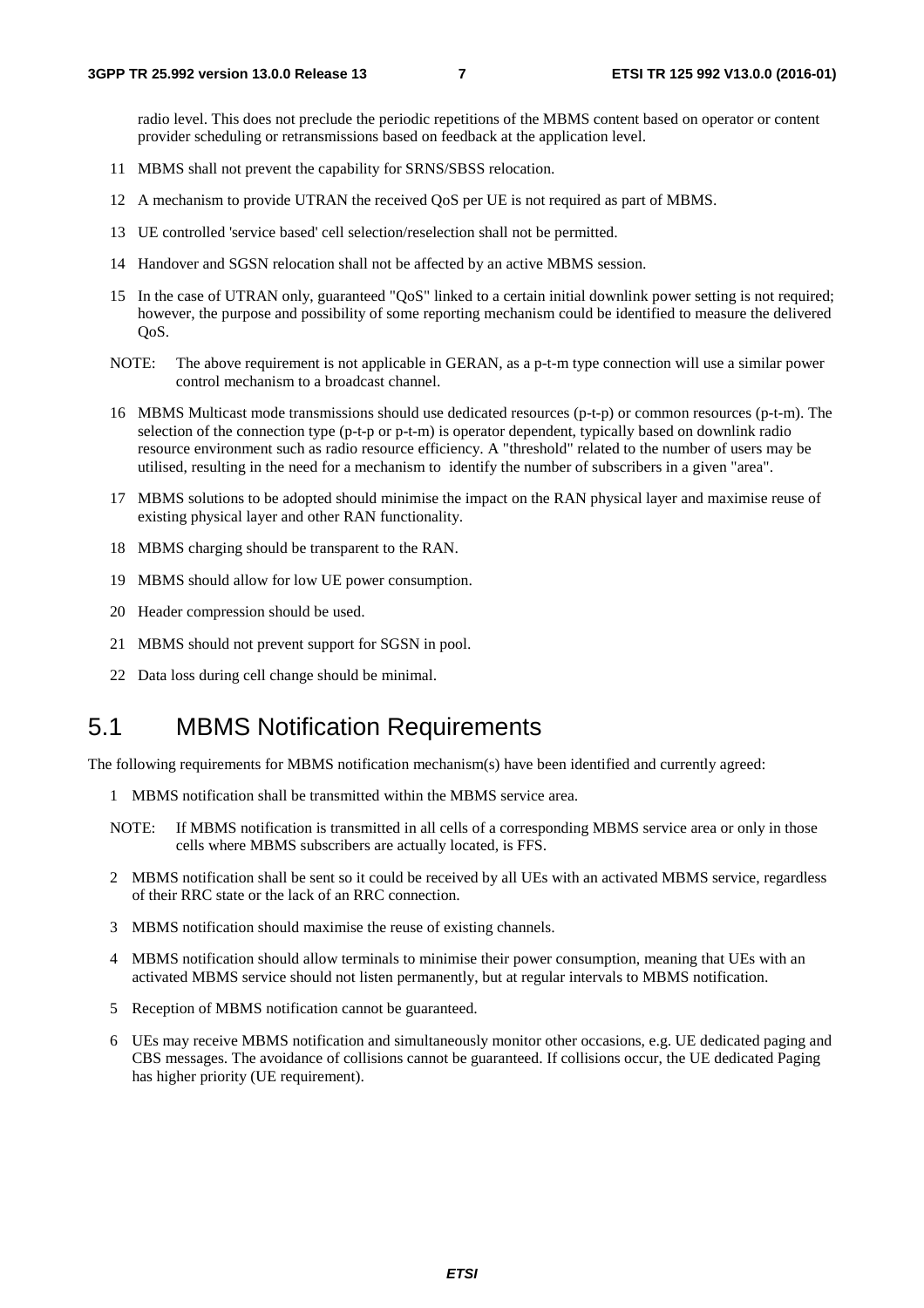### 6 RAN MBMS functions

### 6.1 Functions list

The RAN functions identified for MBMS are:

- 1 Functions relating to service establishment and radio resource management and control for MBMS services:
	- 1.1 Admission control for MBMS services (see subclause 6.2.1).
	- 1.2 Identification of the number of UEs (counting) with activated MBMS service(s) within a cell (see subclause 6.2.2).
	- 1.3 Selection between the use of p-t-p and p-t-m radio bearers (see subclause 6.2.3).
	- 1.4 Assignment of resources and the selection of parameters for MBMS radio bearers (see subclause 6.2.3).
	- 1.5 Establishment and release of radio bearers for MBMS services (see subclause 6.2.3).
	- 1.6 Identifying to UEs the physical, transport and logical channel parameters with which particular MBMS services are transmitted in each cell (see subclause 6.2.4).
	- 1.7 Alerting UEs that MBMS data is to be transmitted (see subclause 6.2.5).
	- 1.8 Power Control (see subclause 6.2.6).
- 2 Functions relating to mobility:
	- 2.1 Support of cell change and minimisation of data loss (see subclause 6.2.7).
	- 2.2 Maintenance of the MBMS context (see subclause 6.2.8).
- 3 Functions relating to transmission of MBMS data:
	- 3.1 Replication of MBMS data streams to the cells of a multicast or broadcast area (see subclause 6.2.9).
	- 3.2 Transfer of MBMS data (see subclause 6.2.10).

### 6.2 Function descriptions

This subclause contains a brief description of the RAN MBMS function identified in subclause 6.1.

#### 6.2.1 Admission control

The RAN shall contain functionality that enables it to determine how to respond to requests to provide radio bearers for individual MBMS services (data streams) made by the SGSN. This admission procedure may take into account the capacity required, quality of service and priority of the requested service and the resources that are available for MBMS services within the cell.

#### 6.2.2 Identification of the number of UEs with activated MBMS service(s) in a cell

Some architectural solutions for MBMS require that the RAN can identify the number of UEs (or at least whether a minimum number of UES) that have activated particular MBMS services are present in a cell. This function may be used, in conjunction with discontinuous MBMS services, to identify whether the service should be established in the cell and whether p-t-p or p-t-m radio access bearers should be used.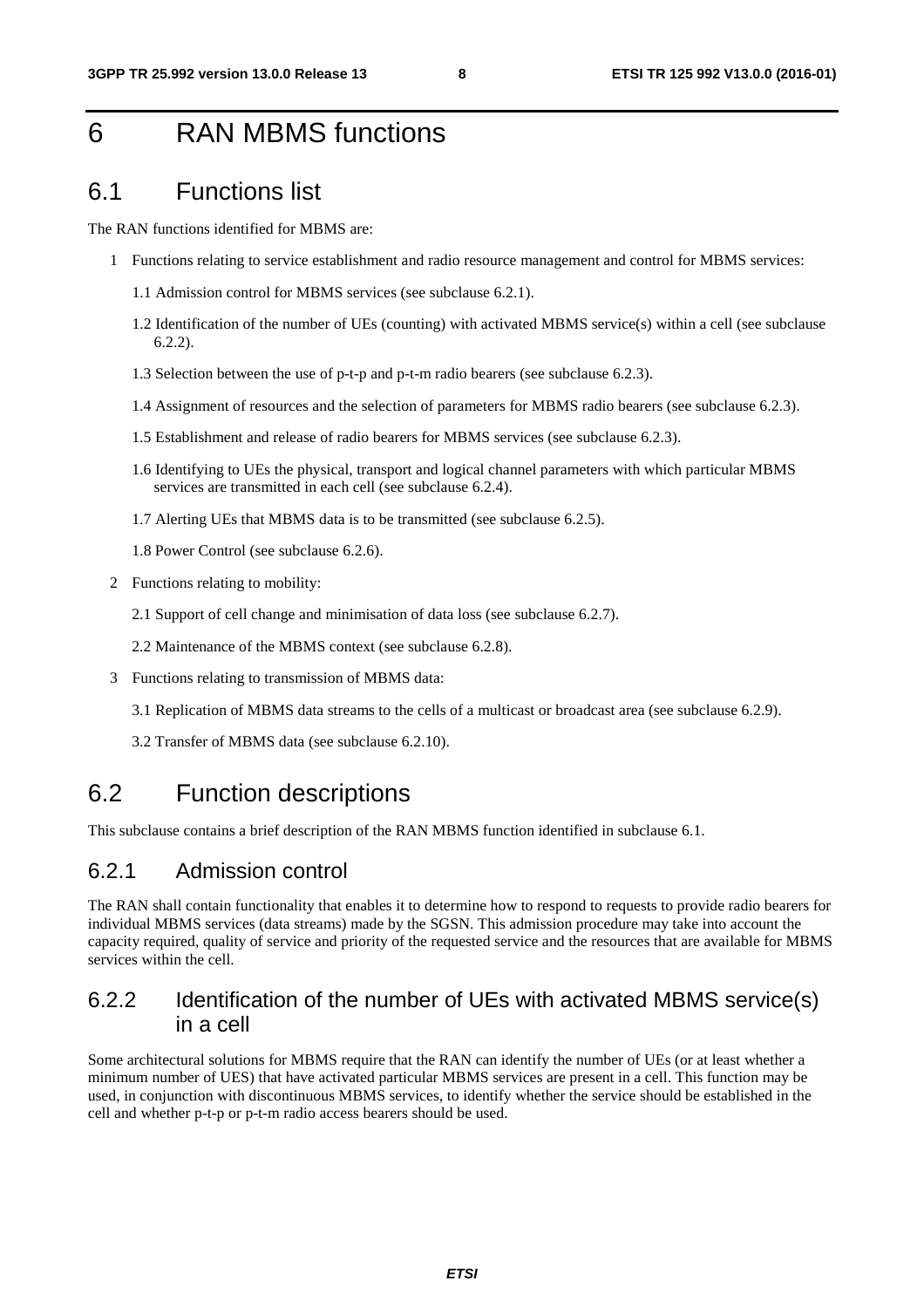#### 6.2.3 Selection, assignment and establishment and release of radio bearers

The RAN shall assign radio resources to bearers for MBMS services within the cells of broadcast and multicast areas. RAN decides on the radio bearer configuration, it may be p-t-p or p-t-m.

#### 6.2.4 Identification of MBMS parameters to UEs

The RAN shall provide mechanisms whereby the RAN indicates to the UE the physical, transport and logical channel parameters that are associated with radio bearers that carry specific MBMS data streams within specific cells.

#### 6.2.5 Alerting UEs that MBMS data is to be transmitted

For discontinuous MBMS services radio bearers may be established only during those periods when there is data to be transferred. The RAN shall be required to alert the UE that the service is about to be re-established.

#### 6.2.6 Power control

The power level shall be set for p-t-p and p-t-m bearers.

Editor's note: It is an open issue whether feedback control for p-t-m radio bearers is practical.

#### 6.2.7 Support of cell dhange and minimization of data loss

Whilst it is accepted that MBMS data loss may occur following cell reselection or handover, procedures shall be introduced to support resynchronisation after cell change and to reduce the potential for loss in these circumstances.

#### 6.2.8 Maintenance of MBMS context

The RAN shall maintain internal records of the MBMS services that are active in each cell. These contexts shall be dependent upon the mobility of the UEs.

### 6.2.9 Replication of MBMS data streams

The content of an MBMS data stream may be transmitted in several cells by RAN. The RAN replicates the data to these cells.

Editor's note: This is a working assumption and this is to be decided by TSG SA WG2.

### 6.2.10 Transfer of MBMS data

The RAN shall provide the layer 1 and layer 2 processes necessary for the preparation and transfer of MBMS data on the Uu and Um interfaces. This encompasses the functions of

- header compression:
- segmentation/concatenation:
- multiplexing: and
- coding.

Depending on the service characteristics and the reception capability of the UE, it has to be evaluated how several data streams are multiplexed.

### 6.3 Functional separation

Editor's note: This clause will introduce the functional separation between the different protocol layers.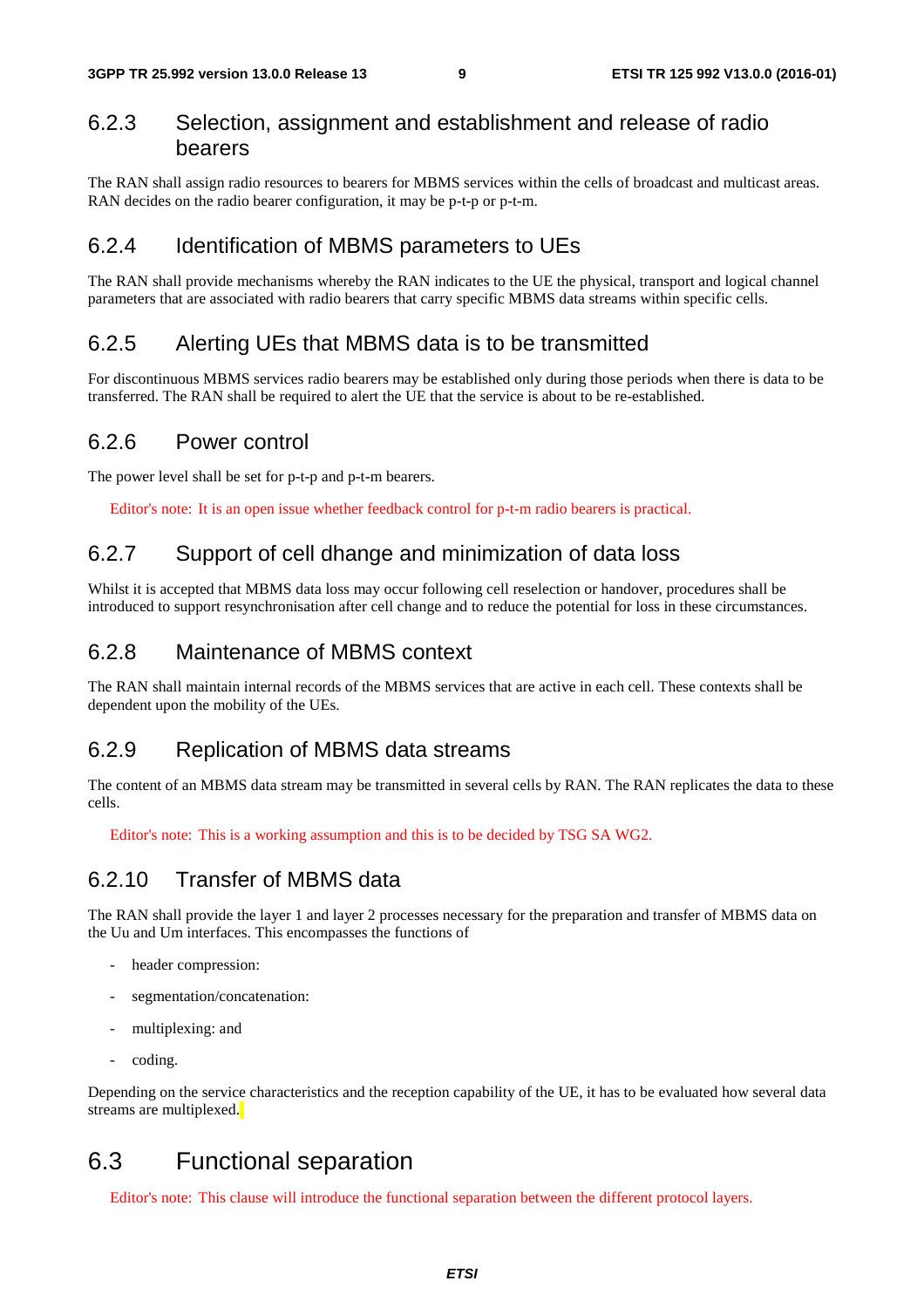# Annex A: Change History

| Date                      | <b>Version</b> | <b>Comment</b>                                                                                                                                                                                                                                                                                                        |
|---------------------------|----------------|-----------------------------------------------------------------------------------------------------------------------------------------------------------------------------------------------------------------------------------------------------------------------------------------------------------------------|
| 19 Sept. 2002             | 1.0.0          | Changes are captured in attached document                                                                                                                                                                                                                                                                             |
| 6 Nov. 2002<br>1.1.0      |                | Changes captures in the attached "cover" document.                                                                                                                                                                                                                                                                    |
| 17 January 2003           | 1.2.0          | Changes are done based on discussions during the RAN2 RAN3 MBMS AdHoc (15-16 January<br>2003).                                                                                                                                                                                                                        |
| 20 January 2003           | 1.3.0          | RAN requirement #7 was re-worded based on comments on the RAN2 reflector.                                                                                                                                                                                                                                             |
| 16 June 2003              | 2.0.1          | The version 2.0.0 identical to version 1.3.0 was presented in TSG RAN plenary meeting for approval.<br>The TR was not approved so drafting work will continue in 3GPP WG2/3 based on version 2.0.0.<br>The changes in version 2.0.1 compared to 2.0.0 are in History part where rapporteur information is<br>changed. |
| 2.0.2<br>2 September 2003 |                | Agreed editorial changes (proposed in R2-031714) from RAN WG2 #37 included. Provide to TSG-<br>RAN #21 for approval.                                                                                                                                                                                                  |

| <b>Change history</b> |         |                     |  |             |                                                     |            |            |
|-----------------------|---------|---------------------|--|-------------|-----------------------------------------------------|------------|------------|
| <b>Date</b>           | TSG#    | <b>TSG Doc. ICR</b> |  | <b>IRev</b> | Subject/Comment                                     | <b>Old</b> | <b>New</b> |
| 09/2003               | $RP-21$ | RP-030426           |  |             | Created following RAN#21. Put under change control. | 2.0.2      | 6.0.0      |
| 06/2007               | $RP-36$ |                     |  |             | Upgrade to the Releae 7 - no technical change       | 6.0.0      | 7.0.0      |
| 12/2008               | $RP-42$ |                     |  |             | Upgrade to the Releae 8 - no technical change       | 7.0.0      | 8.0.0      |
| 12/2009               | $RP-46$ |                     |  |             | Upgrade to the Release 9 - no technical change      | 8.0.0      | 9.0.0      |
| 03/2011               | $RP-51$ |                     |  |             | Upgrade to the Release 10 - no technical change     | 9.0.0      | 10.0.0     |
| 09/2012               | RP-57   |                     |  |             | Upgrade to the Release 11 - no technical change     | 10.0.0     | 11.0.0     |
| 09/2014               | $RP-65$ |                     |  |             | Upgrade to the Release 12 - no technical change     | 11.0.0     | 12.0.0     |
| 12/2015               | $RP-70$ |                     |  |             | Upgrade to the Release 13 - no technical change     | 12.0.0     | 13.0.0     |